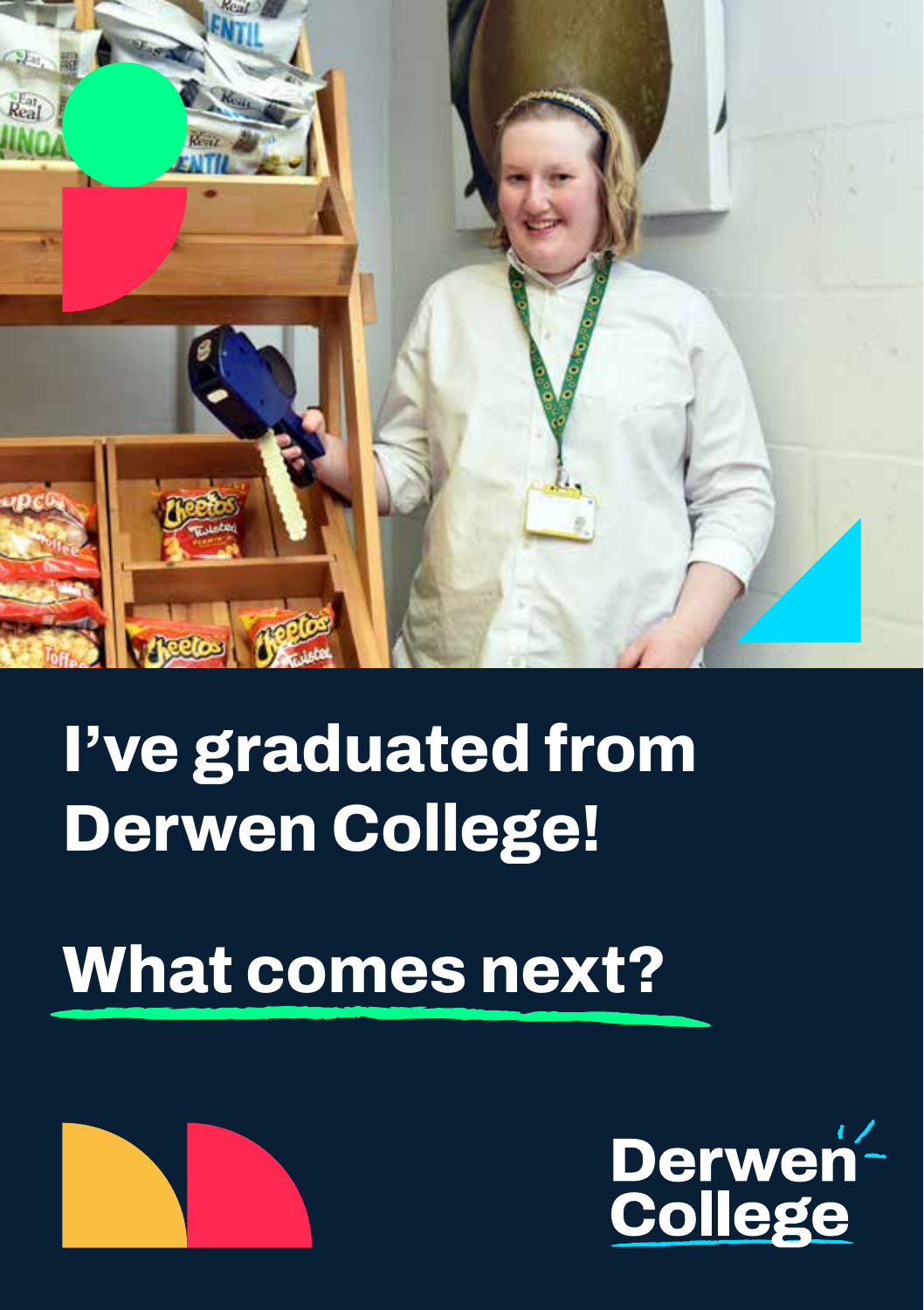**During your time at Derwen College, you will be supported to explore your future options. We will help you make positive plans and support your transition in lots of different ways.**



#### **Our students regularly exceed what they and others thought possible.**

**The skills you learn at Derwen College will help to prepare you for your next steps.**

**Our aim is for you to reach a stage where you are able to live as independently as possible, whatever that looks like for you.**

**Our 2021 leavers went on to do a range of exciting things:**

- **• 28% went on to get jobs some paid and some voluntary**
- **• 28% went to their local college or training programme (including Supported Internships)**

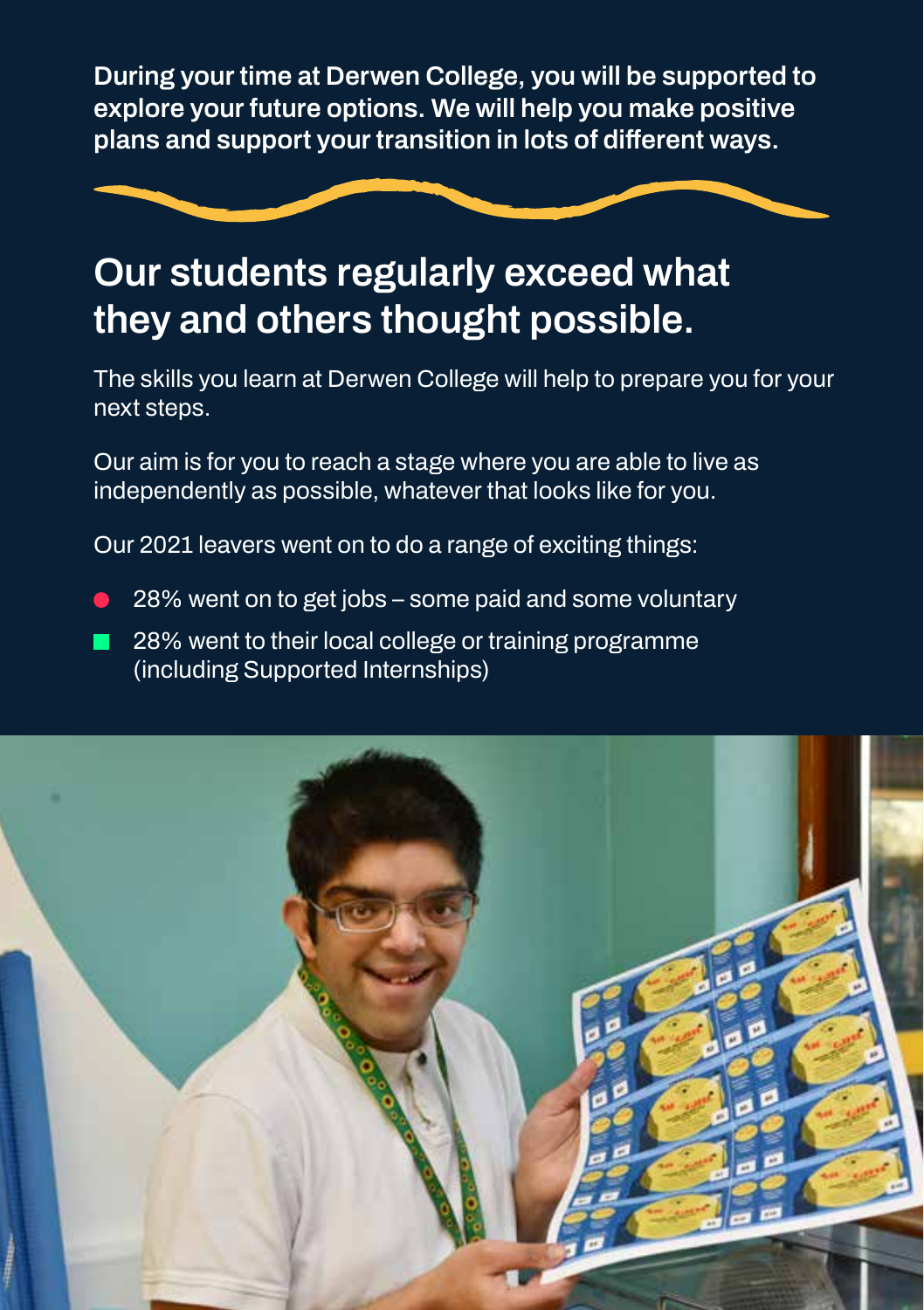

#### **Adam**

**Adam is a former Derwen College day student who graduated from the Hospitality and Food pathway in 2019. Adam is proud to have a job at Premier Inn and to have moved into supported living with friends.**

**Adam's journey into employment started through training at Derwen College, and has now taken him into paid employment at his local Premier Inn hotel.**

**As part of his Hospitality pathway, Adam accessed work experience at the college's on-site Hotel 751 training hotel and at supported work placements at Oswestry and Chester Premier Inn hotels.** 

**Adam was one of the college's first students to benefit from the Derwen College-developed 'Premier Inn app'. The app on his mobile phone prompted him step-by-step through the process of servicing a room. He knows the routine with very little support but is reassured by the safety net of the app.**

**Adam still uses the app today to support him in his work.**

**At Premier Inn, Adam works in housekeeping, servicing bedrooms for guests, and relishes the routine of his work. He told us:**

**"I like my job. Guests say 'Good Morning' and I say 'Good Morning' back, and I like to follow the instructions on my phone. Everyone is friendly, and it's really good to have a job with my own money!"**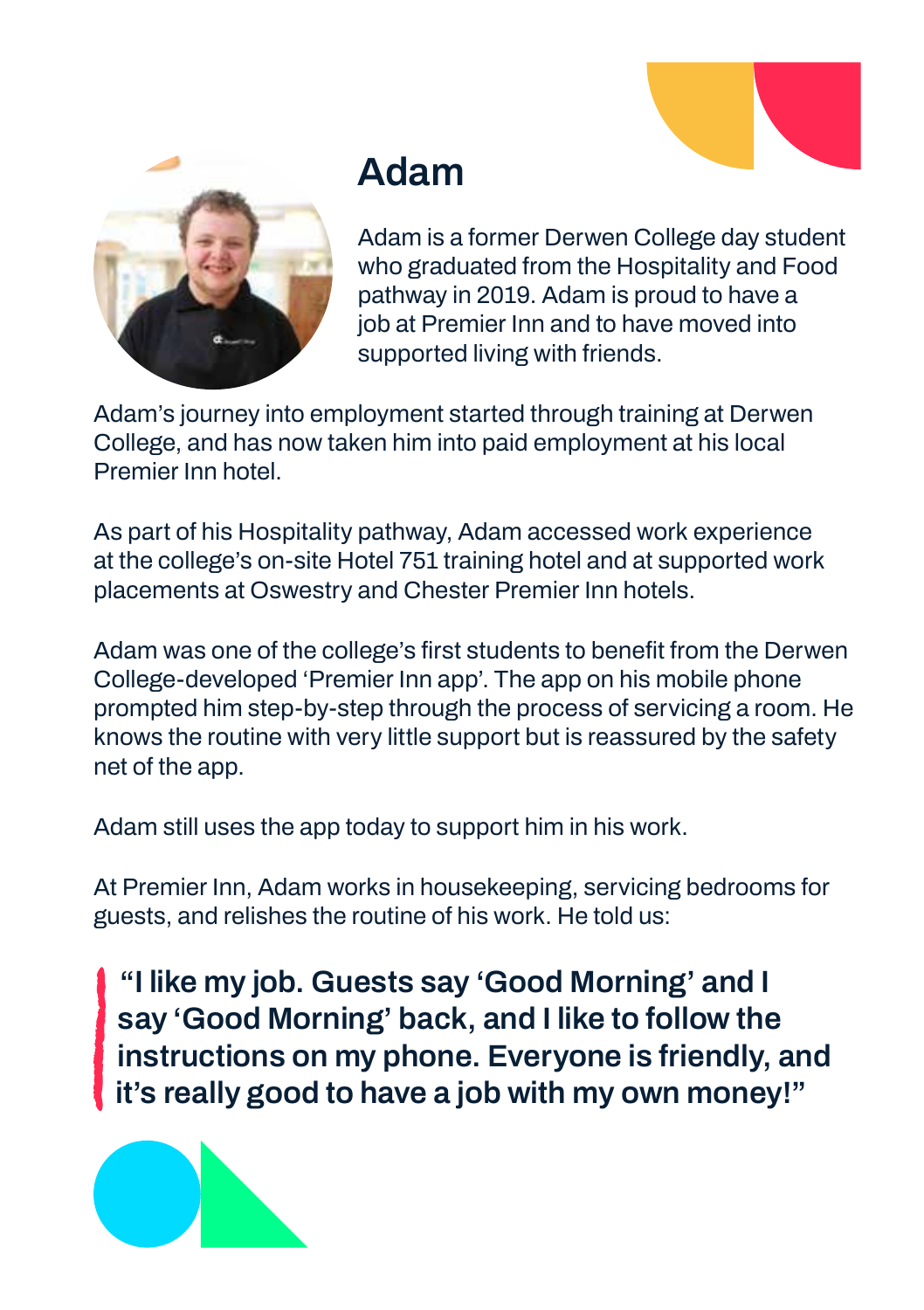

### **Maisie**

**Maisie graduated as a Performing Arts student after fully embracing Derwen College and the extra-curricular activities it offers.**



**Achieving Gold Duke of Edinburgh's Award is an example of the hard work and commitment** 

**Maisie gave. She enthusiastically took part in two three-night camping and walking expeditions in Snowdonia, and five days canoeing, sailing and walking at an activity centre on the shores of Lake Coniston.** 

**Maisie also represented Derwen College at sporting events; competing in the National Learner Disability tennis competition in Nottingham and as a valued member of the female football team.** 

**As a member of sign, song and dance group DOT (Derwen on Tour), Maisie was extremely dedicated to her role and actively participated in all rehearsals. She also took part in a number of performances.**

**Maisie was part of the Student Union Board as Deputy Representative for Performing Arts, and was always keen to voice her ideas and opinions and to represent the students in her department.**

**In 2018, she was nominated for The High Sheriff of Shropshire's Outstanding Young Citizenship Award for her commitment to Derwen College and the community.** 

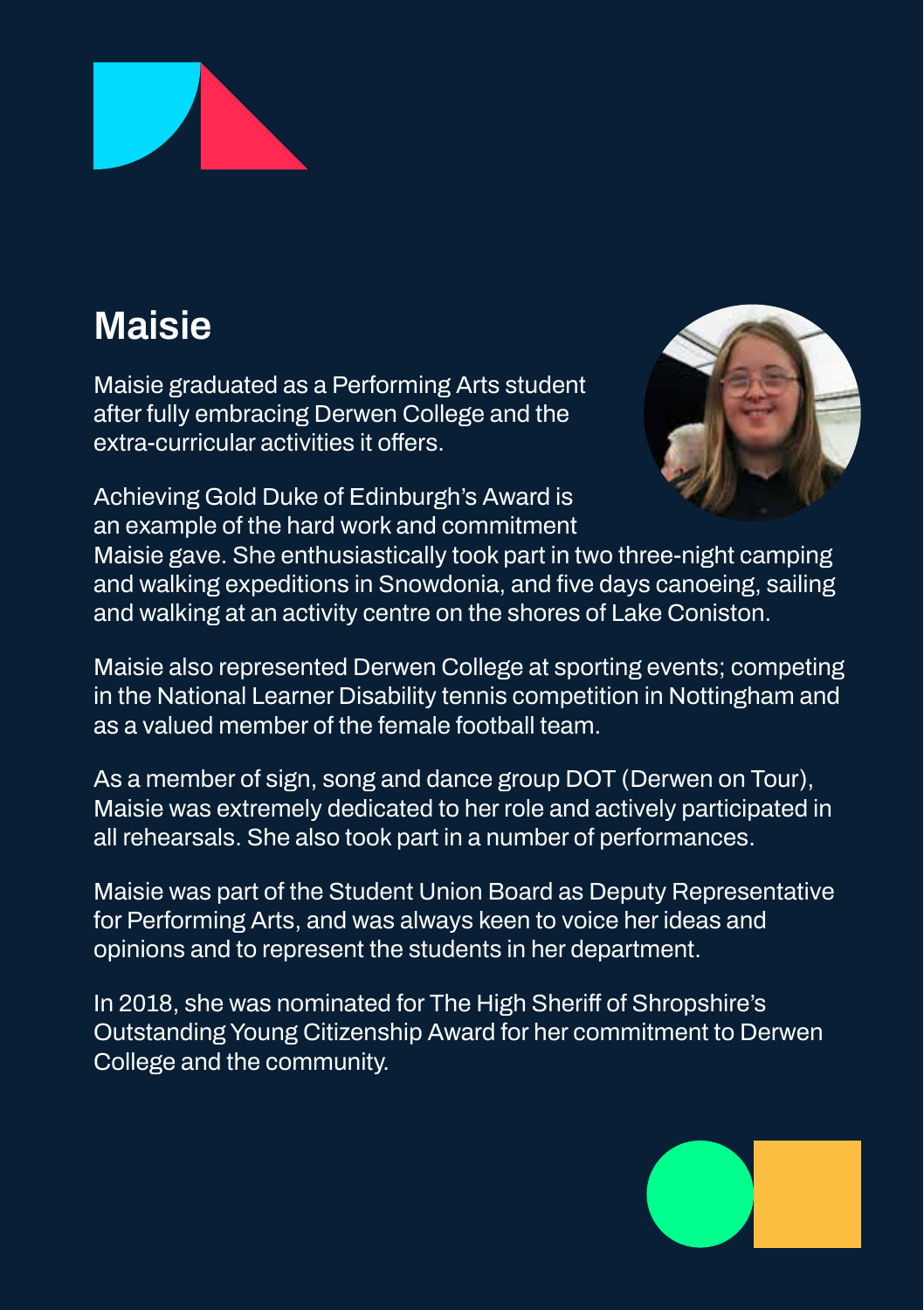**As well as completing work placements at college and in the community. Maisie also visited schools and nurseries as part of DC NarraTours – students who read and perform stories in the community. Maisie also undertook regular external work placements at the local library and supermarket.**

**Maisie's parents told us they saw a big change in her.**

**"She has far greater independence, especially in travelling, and good understanding about the retail business and customer service. Also Maisie was able to make her own social life and not be dependent on us."**

**Since graduating from Derwen College, Maisie is continuing her education, studying a BTEC in Performing Arts at an inclusive theatre company. The independence skills that she has learnt and put into practice at Derwen, along with her growing confidence and self-reliance, have enabled her to move out of home into a shared supported living flat with a friend – another former Derwen College student.** 

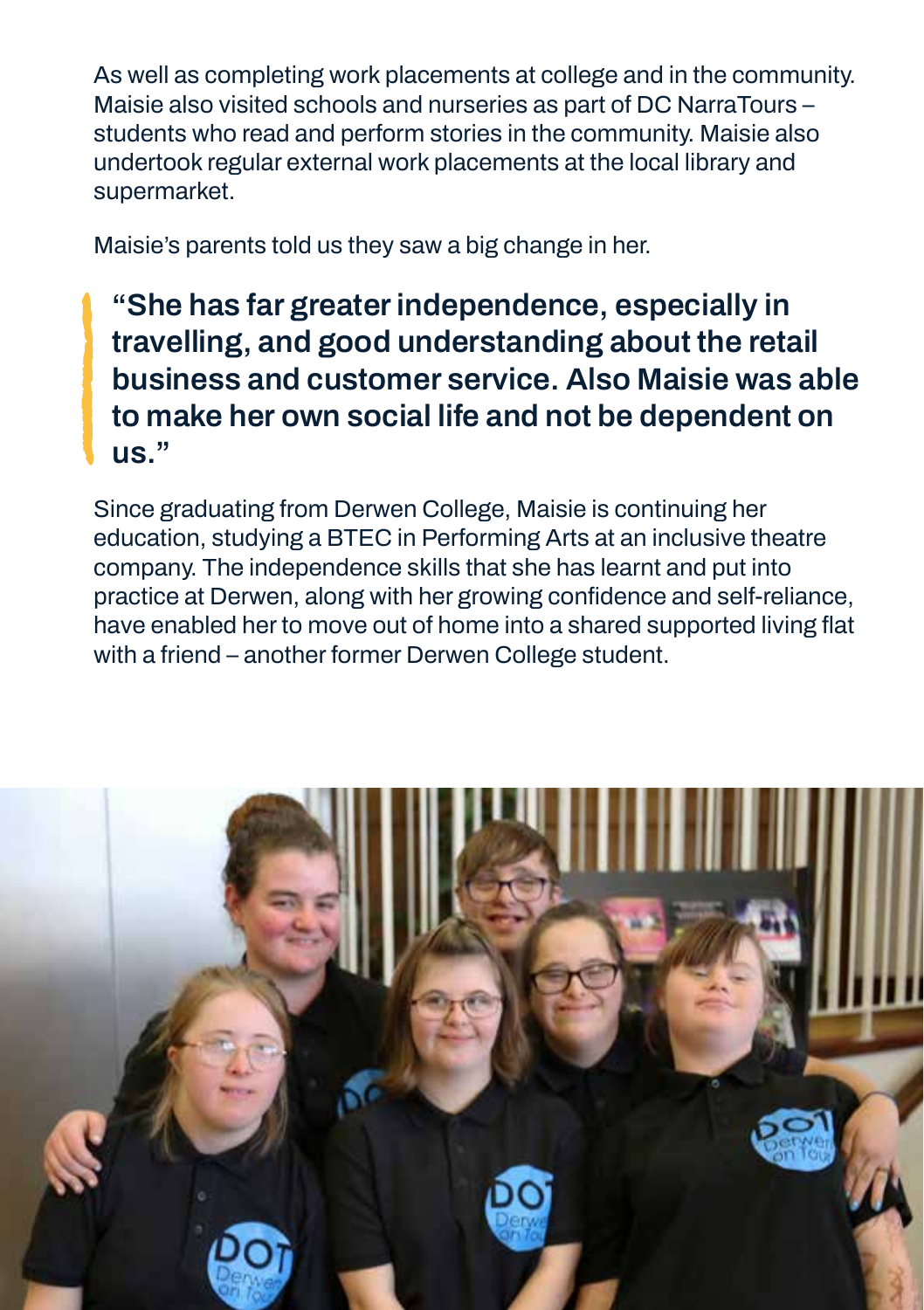

#### **Sam**

**Sam, from London, was a hardworking and dedicated student who embraced every opportunity available to him during his four years at Derwen College. Since graduating, he has started a supported internship, and is living in his own flat.**

**During his time at Derwen, Sam worked in the college's Karten Print Shop and on the weekly Derwen College Oswestry Market Stall. He also had regular work placements at a local charity shop and at Severn Trent Water's main Shrewsbury site where he worked on reception and supported with health and safety checks.**

**Outside work, Sam embraced the college social life, sports and leisure programme, and was a dedicated part of the Derwen community.**

**Sam, who has Down's Syndrome and a moderate learning difficulty, achieved his Gold Duke of Edinburgh's Award, was a regular in the gym, and in sports teams, and represented his fellow Retail and Enterprise students on the College's Student Union Board.**

#### **Sam told us:**

**"My time living away from home at Derwen in the bungalows, and all the great work experience I did there, helped me get the confidence and skills to be able to live in my own flat and to get the internship. My local friends who did not go away to college are all still living at home and can't look after themselves and I am very happy and proud that I was lucky enough to go to Derwen and become as independent as this."**

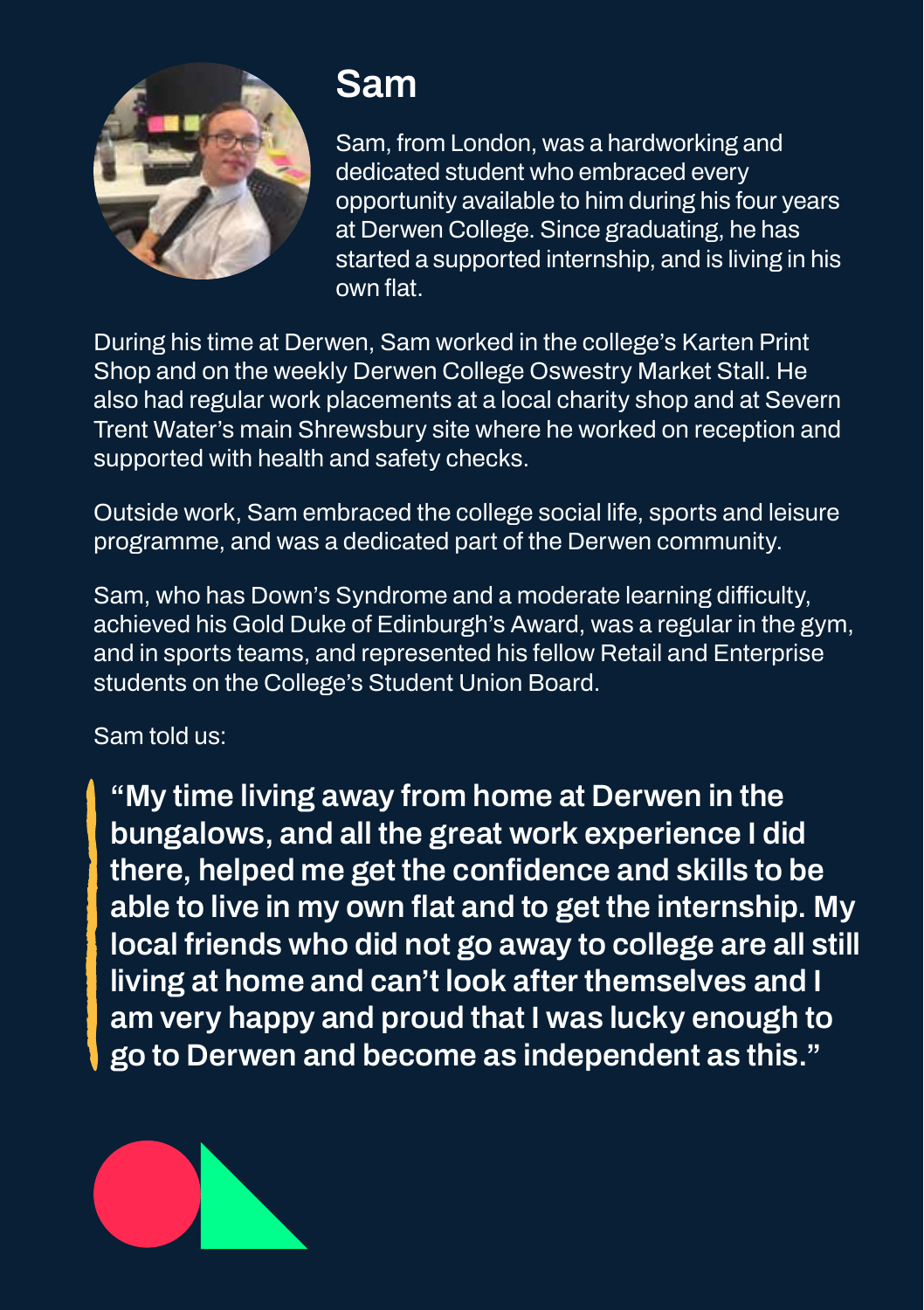

#### **Keeley**

**Keeley, a Horticulture student at Derwen's Walford campus, is autistic, with moderate learning difficulties and obsessive-compulsive disorder (OCD), which creates anxiety around interacting with peers and completing daily tasks.** 

**The team and Keeley worked hard to build trust and develop strategies. As her confidence grew, her determination to support others led to a position as a Student Union rep, where she represented the College at Natspec Parliament.**

**Keeley now has a placement at social enterprise, Agri-Cation, which involves horticulture, craft projects and supporting of educational groups. She attends with her job coach Gemma.**

**Keeley is also learning independent living skills such as using a washing machine, cleaning up, and has enjoyed learning to cook. Eventually, she would like to combine her love of plants, and her creativity, to work as florist. Keeley was recently delighted to pass her driving test.**

#### **"It gives me independence to come to College, work placements, or go to the gym on my own. I love my car and my freedom!"**

**Walford campus Coordinator Liam says: "Keeley has grown from strength to strength. She was voted Student of the Year 2020–21, and we're all incredibly proud to see her progress continue into her Supported Internship. Keeley has a bright future ahead of her."**